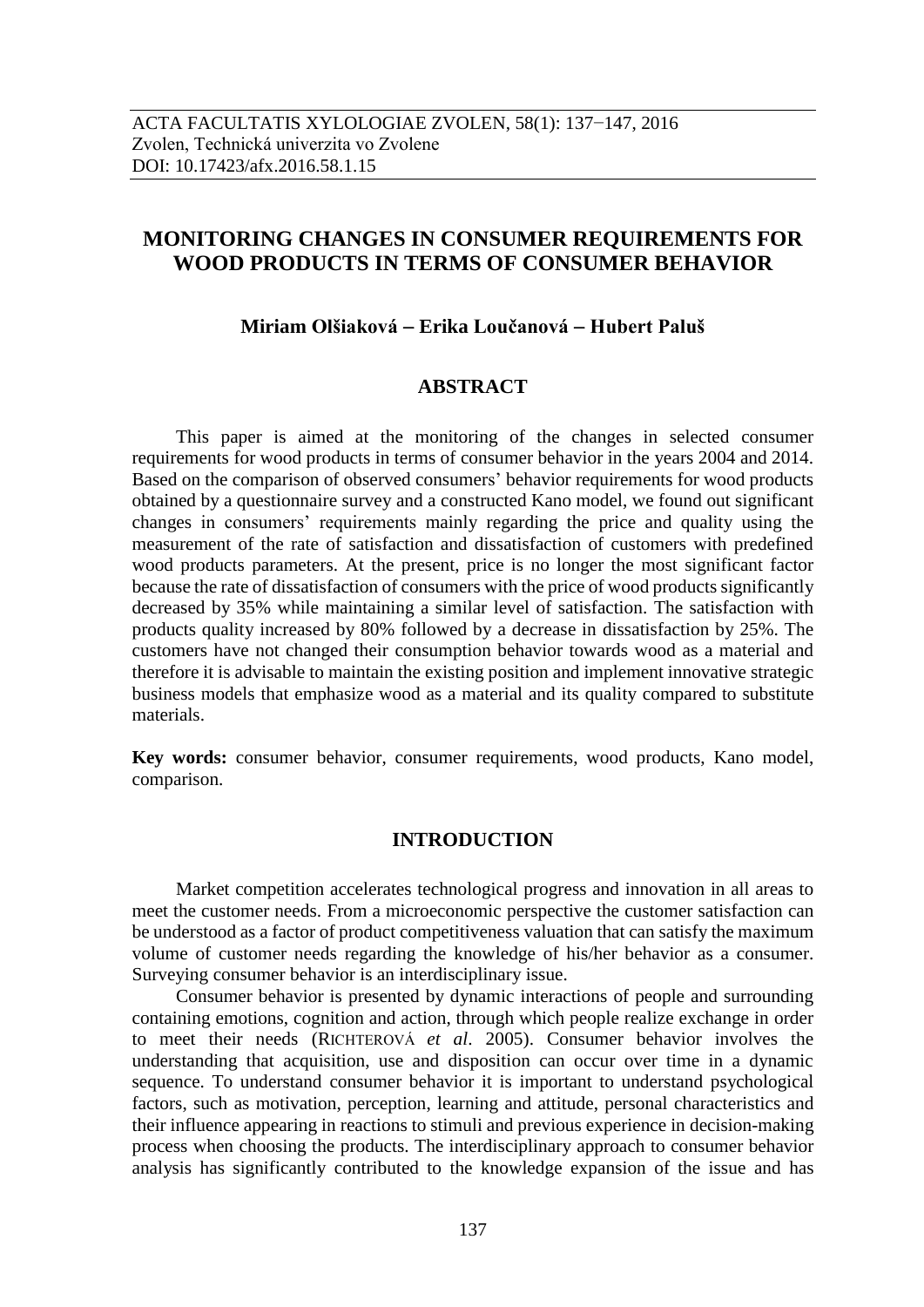created stimuli for broad research of consumersthat are the core of marketing research within the market psychology (KULČÁKOVÁ, RICHTEROVÁ 1997). REJMÁNEK (1968) defines the market psychology as a practically oriented psychological discipline that monitors physical effects related to consumer behavior after realizing the exchange of goods. The core of the market psychology relies in solving the practical economic problems, including market development through the research of consumer behavior and purchasing motivation.

At the present the market psychology is applied in all tools of marketing mix called as the "4P": product, price, promotion and place. The origin of the market psychology was forced by everyday economic practice. Successful sellers in the goods and services markets realized that their success does not mainly lie in their professional technical quality, but that their work applies particularly good knowledge of the customer, as well as social skills in direct and indirect communication with customers and understanding associated social phenomena, such as the evolutional family cycles, fashion trends and cultural differences between countries and ethnical groups. The present market psychology represents a very rich and powerful stream aimed at the investigation of consumer behavior in its widest economic, cultural and individual context.

LOUDON and DELLA BITTA (1993) present a current understanding of the market psychology, which emphasizes the understanding of consumer segments that have common characteristics and it is possible to create for them the same communication ways and means of communication. In addition they focus on the understanding of broad context of influences that less or more impact consumer behavior. A significant attention is paid to background factors such as the culture, subculture, social class and social groups, including the family and the influence of consumer individual personality. It reflects self-perception, motivation, information processes, and ways of learning, remembering and attitudes. Only a careful knowledge of these basic influences can help to understand the man´s decisionmaking process when buying goods or services on the market and to choose the way of adapting to the changing needs of people or influencing them (VÝROST, SLAMENÍK 1998). Based on the mentioned ides, customers prefer products, which present important factors determining the preferences of the product, keeping the same conditions on the market to satisfy their needs (LUO 2010, STRAKA 2013). Identifying and satisfying the customer needs is an essential mean that enables the entrepreneurs to be profitable and competitive. This concept predetermines them to understand their customers (TOKARCZYK, HANSEN 2006). Considering these thoughts we can add that based on the findings of the consumer behavior studies there have been developed several models that provide knowledge on decisionmaking processes of consumers during the purchase, learning the problem, searching information, evaluating alternatives and their choosing phases, as well as after-purchasing processes (OLŠIAKOVÁ 2006, OLŠIAKOVÁ, KUSÁ 2008).

For market-oriented businesses, there are many tools for identifying customer needs and desires for the subsequent identification of consumer behavior. One of the most frequently used tools is a consumer questionnaire survey. Its main goal is to provide relevant and objective information about the situation on the market in order to describe, diagnose and predict the information for decision-making processes or companies´ strategic reviews to create a link between companies and consumers when monitoring the marketing performance (WANG 2015, FU 2015). It is a method of traditional marketing. Many authors in their works follow the arguments of professor KANO (1984) that customers are not generally able to specify precisely their requirements for a product that they are interested in. Based on this idea he developed a psychological model to identify the relevant customer requirements, which presents another of a number of tools to identify the needs and desires of customers for subsequent identification of their consumer behavior. It is used by major businesses of automotive and electronical industries when developing innovative products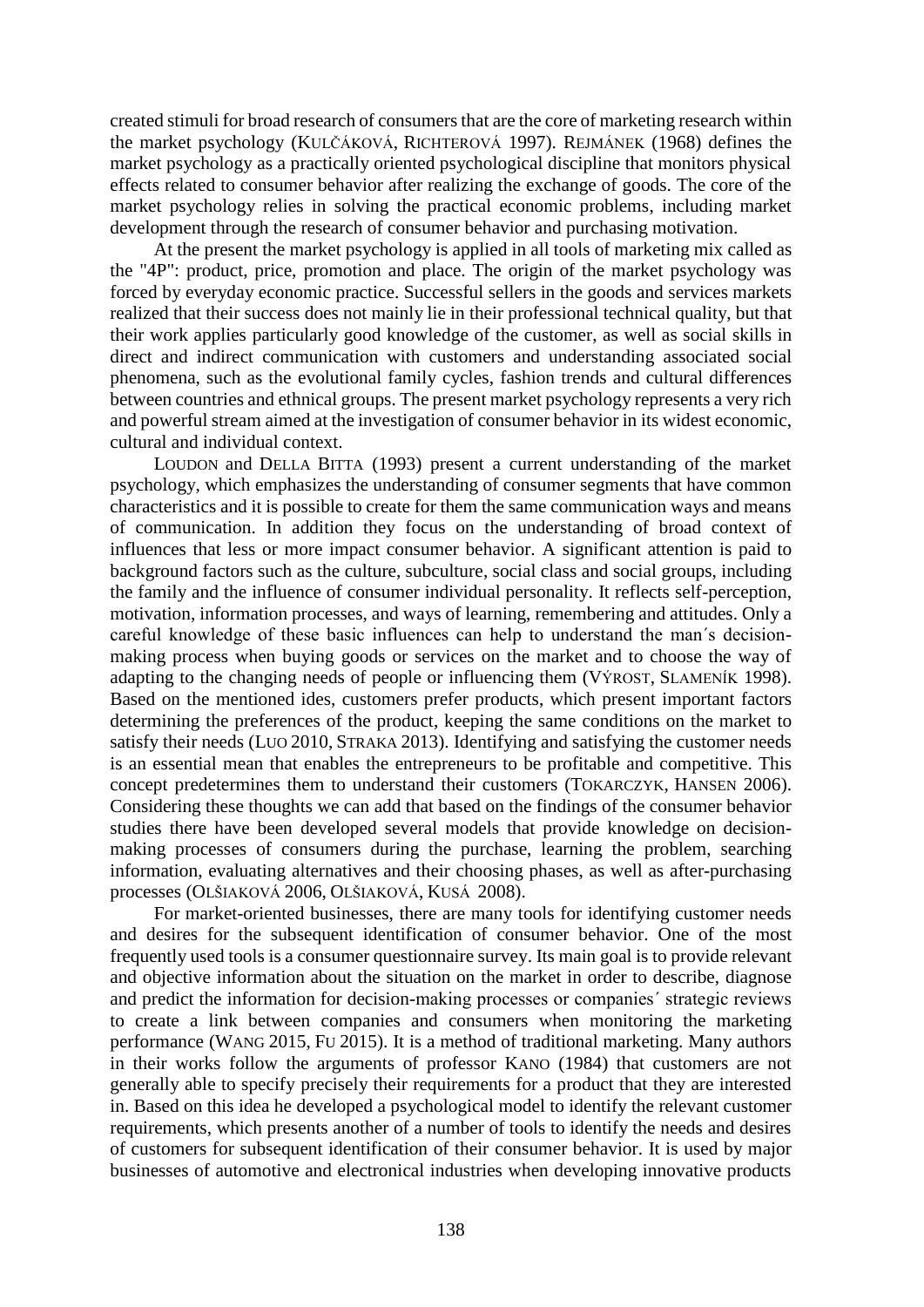(SHAHIN, ZAIRI 2009). In recent years, it has been used in various areas of business in order to increase competitiveness, for qualifying and integrating into the QFD (Quality Function Deployment) within the product design optimization e.g. described by JI *et al.* (2014), or to optimize the capacity of businesses following the logical priority of customer needs, as it is presented by JEYARAJ *et al.* (2014).

These principles operate the same way in various industry sectors including the wood processing industry, where the paper is focused on. The issue of customers' satisfaction and analysis of their opinion in relation to the wood processing industry is presented by RAMETSTEINER *et al*. (2007). He analyzed the opinions and attitudes of consumers towards the determined categories of wood products in European countries and fund out that design and quality belong among the preferred properties. PALUŠ *et al*. (2012) when comparing the attitudes of final consumers for selected wood products in Slovakia and Poland confirmed that the final consumers prefer the wood material to its substitutes. There are several reasons, but mainly its environmental friendliness, environmental suitability, recoverability and nature as well as tradition and health and safety characteristics. LOUČANOVÁ *et al*. (2015) pointed out similar conclusions. When identifying the differential values of selected wood products as well as consumer groups she found out that wood itself as a material in its nature is the main differentiation feature compared to substitute materials. Wood is a unique and final solution in the field of quality. MANUEL AND L[EONHART](http://apps.webofknowledge.com/OneClickSearch.do?product=UA&search_mode=OneClickSearch&excludeEventConfig=ExcludeIfFromFullRecPage&SID=W2lONdGCJHkntUYPCfA&field=AU&value=Leonhart,%20R) (2015) focused on the visual aspects of wood. Their study was aimed at the examination of consumer preferences in regarding visually different spruce floor samples. Results indicate specific market segments according to different consumer preference groups. They found out that wood for interior use is attractive to many consumers for aesthetic and ecological reasons. Visual attractiveness can be decisive for high added value. Industrial wood grading based on technical parameters is a common practice, but little is known about consumer preferences which could direct the production chain from the tree to the final product presented to the consumer. Several studies were elaborated to prove the role of ecolabels and green product claims in providing product an added value and influence firms' sustainability strategies and consumers behavior (D[ARNALL](http://apps.webofknowledge.com/OneClickSearch.do?product=UA&search_mode=OneClickSearch&SID=W2lONdGCJHkntUYPCfA&field=AU&value=Darnall,%20N&ut=4093356&pos=%7B2%7D&excludeEventConfig=ExcludeIfFromFullRecPage), A[RAGON](http://apps.webofknowledge.com/OneClickSearch.do?product=UA&search_mode=OneClickSearch&SID=W2lONdGCJHkntUYPCfA&field=AU&value=Aragon-Correa,%20JA&ut=606284&pos=%7B2%7D&excludeEventConfig=ExcludeIfFromFullRecPage)-CORREA 2014; VLOSKY *et at*. 1999, ANDERSON AND HANSEN 2004).

Based on the above mentioned overview, the main objective of this paper is to monitor the changes in selected consumer requirements for wood products in terms of consumer behavior in 10 years. In particular, results of two surveys are used for comparison of consumer behavior requirements for wood products obtained by a questionnaire survey and a constructed Kano model in order to identify significant changes in consumers' behavior.

# **METHODOLOGY**

The basic method used in this paper for identification of changes in consumer requirements for wood products in terms of consumer behavior is a comparison of research results aimed at the customer requirements for wood products in the last 10 years. The research focused on the comparison of three main parameters that are considered by customers when buying wood products, in particular quality, material and price, as it also follows from similar studies (RAMETSTEINER *et al.* 2007, PALUŠ *et al*. 2012, LOUČANOVÁ 2015). The attitudes, from the consumer behavior point of view, towards wood products were monitored in the survey of purchasing behavior in the period 2004–2005 (OLŠIAKOVÁ 2006; KUSÁ, OLŠIAKOVÁ 2008) and the survey that identified customer's requirements for wood products in 2014 (LOUČANOVÁ *et al*. 2015). As the approaches to both surveys differed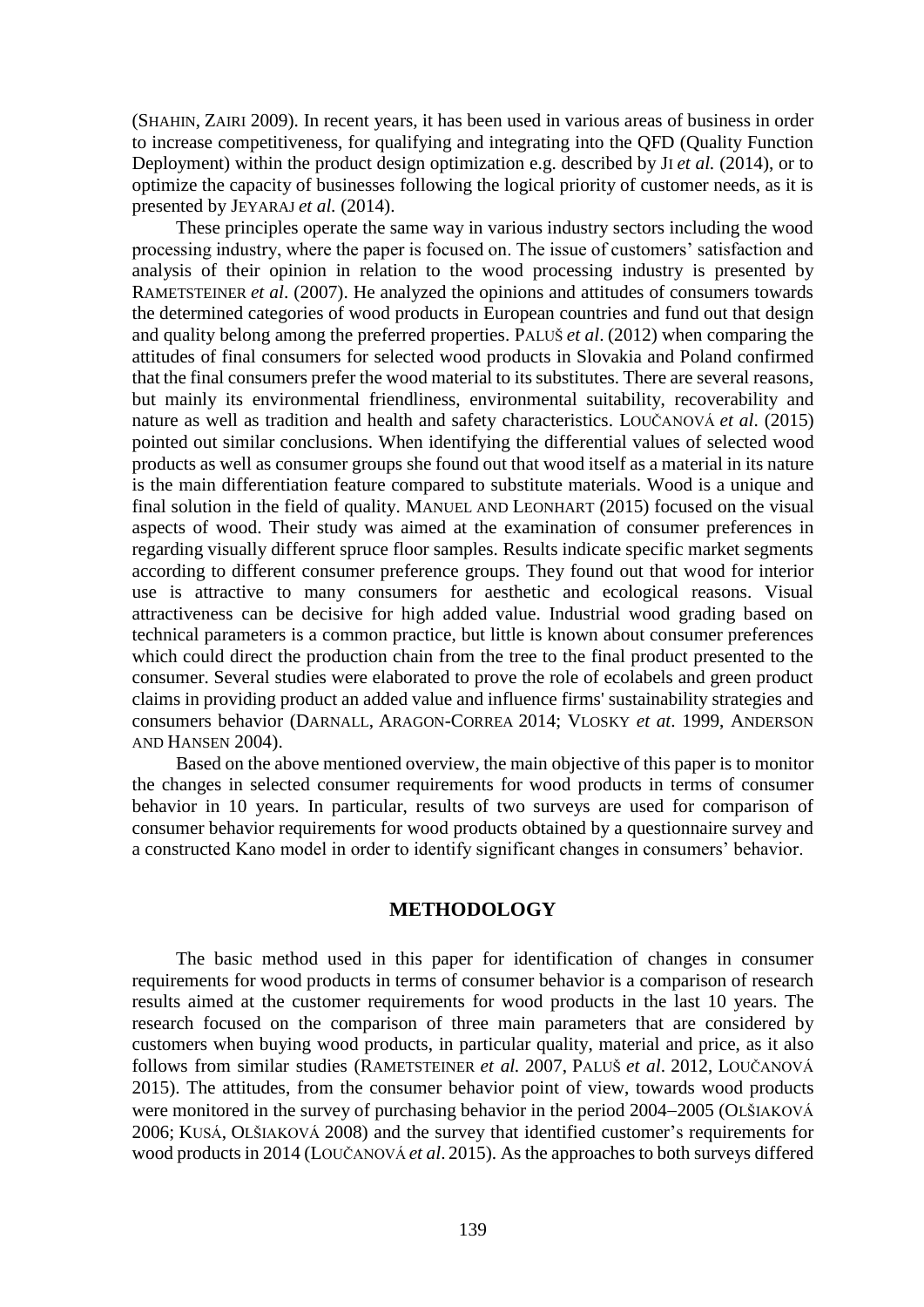slightly, we shortly explain the methodology used in both cases and present proposal for integration of result in order to compare them.

In 2004–2005 survey, the research population was represented by all residents of the Slovak Republic older than 18 years. Random selection sampling was used during the international furniture fair. Pre-testing at the sample of 30 respondents was carried out, resulting in 20 returned questionnaires, thus allowing for the standard deviation calculation  $s = 0.47$ . Given estimation reliability (*z*) 95%, maximum margin of error *(H)* = 3.5% and calculated standard deviation  $s = 0.47$  the minimum sample range of 693 respondents was calculated using the formula (RICHTEROVÁ *et al*. 1999):

$$
n = \frac{z^2_{1-\alpha/2} \cdot s^2}{H^2}
$$
 [2]

There were mostly closed questions used in the questionnaire divided into areas such as demographic data and respondents' valuation of selected factors. The respondent could valuate the seriousness/relevance of the selected factor in the scale from 1 to 5. Value 1 meant that the evaluated factor was considered as the least significant. Each factor could receive a maximum of 5 points. Some 750 questionnaires were distributed out of which 696 questionnaires were returned (93% rate of return).

In 2014 research the methodology for the identification of customer requirements for wood products was based on the elementary steps of Kano model, following the relationship between the importance of individual properties of selected products and customer satisfaction. Based on the methodology of Kano model (KANO 1984) a questionnaire formulating positive and negative question (statement) on monitored customers' requirements was constructed to collect customer reaction in the range of Likert's scale (strong agreement, partial agreement, a neutral attitude, partial disagreement, strong disagreement). There was a questionnaire applied as a primary method of identifying customer specific requirements for products, thus representing a multilateral method to obtain and assembly primary data on the customers´ activities and attitudes. To make the survey relevant the minimum sample range of respondents (196) was defined, given estimation reliability (*z*) 95% and maximum margin of error  $(H) = 7$ %. Finally 240 responses were received. For each variable individual responses to positive and negative question (statement) through cross rules of KANO model were separately evaluated (Table 1), so that specified the requirements for wood products were selected. The given approach divided individual monitored values into requirements: must be  $(M - if$  these requirements are not fulfilled, the customer will be very dissatisfied and on the other hand, in case of their fulfillment they have only little impact on his satisfaction), One-dimensional requirements (O we can see a linear dependence between their fulfillment and satisfaction - the more requirements are fulfilled, the more satisfied the customer is), attractive requirements  $(A$ fulfillment of these requirements lead to an exponential increase in customer satisfaction and if these requirements are not fulfilled, the customer will be dissatisfied; these requirements have the greatest impact on customer satisfaction), reverse requirements  $(R -$  they represent product attributes where customers react contradictorily), indifferent requirements (I attributes that are not decisive for the customers and their fulfillment or failure does not influence their satisfaction or dissatisfaction) or questionable requirements  $(Q -$  they express controversial result which results either wrongly formulated questions or customers misunderstanding of questions).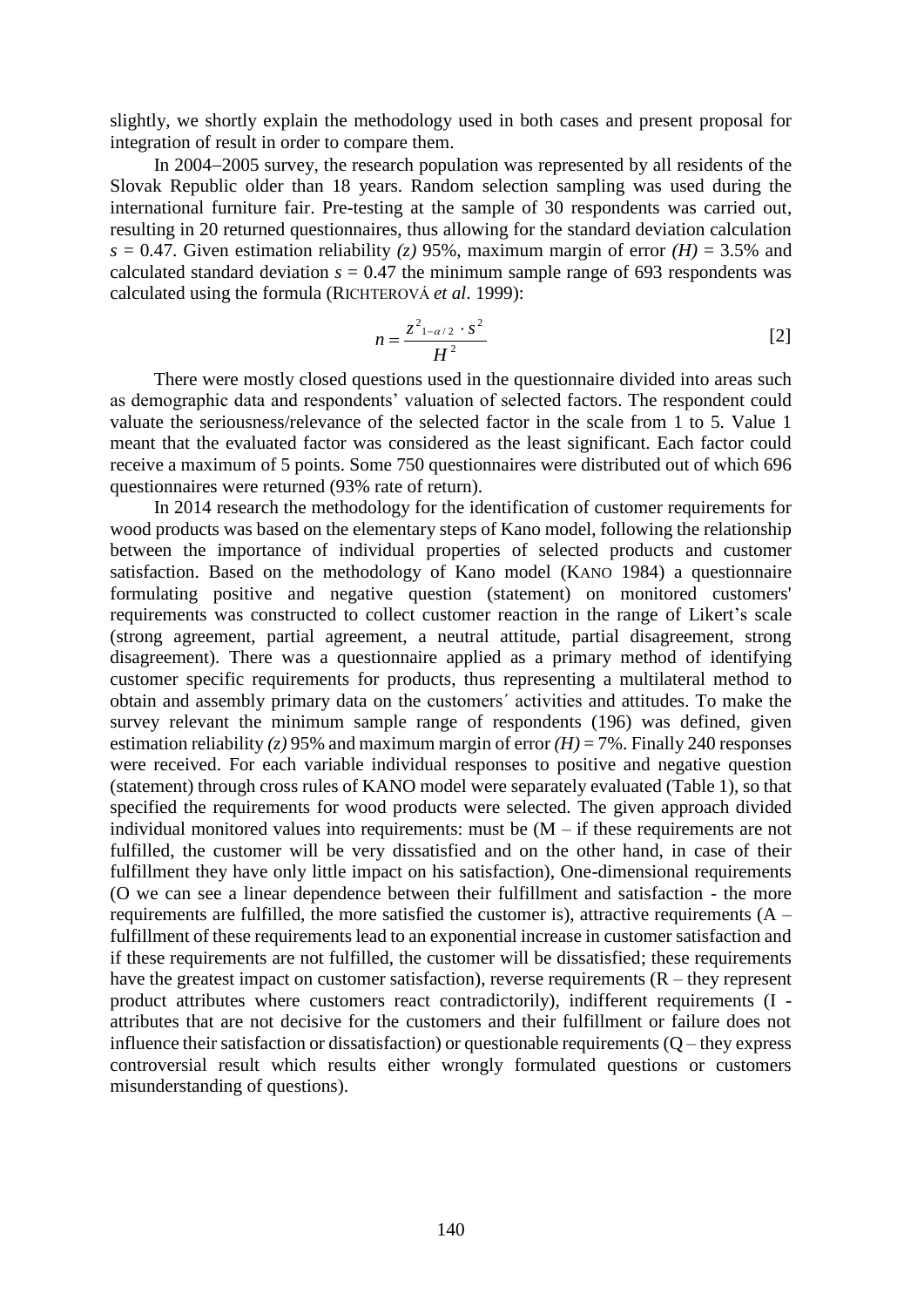|                                         |                      | <b>Negative conceived question</b> |                      |                   |                         |                               |  |  |
|-----------------------------------------|----------------------|------------------------------------|----------------------|-------------------|-------------------------|-------------------------------|--|--|
|                                         |                      | <b>Strong</b><br>agreement         | Partial<br>agreement | Neutral<br>stance | Partial<br>disagreement | <b>Strong</b><br>disagreement |  |  |
|                                         | Strong agreement     |                                    | A                    | A                 | Α                       |                               |  |  |
| conceived<br>ទ<br>Positive<br>esti<br>믕 | Partial agreement    |                                    |                      |                   |                         | M                             |  |  |
|                                         | Neutral stance       |                                    |                      |                   |                         | M                             |  |  |
|                                         | Partial disagreement |                                    |                      |                   |                         | M                             |  |  |
|                                         | Strong disagreement  |                                    |                      |                   |                         |                               |  |  |

**Tab. 1 KANO model for evaluation of customers' requirements.**

*Source: DUCÁK et al. 2006* 

The categorized customer requirements for selected products are then expressed in percentage, where the category with the highest percentage occurrence identifies the specific category of the product monitored parameter (LOUČANOVÁ *et al*. 2015).

The basic methodological follows the idea of the methodical comparison by Tidd *et al.* (2007), which was applied to the conditions of monitored parameters (price, quality, material) in both surveys carried out in 2004–2005 and 2014. The individual parameters were evaluated in absolute numbers for each type of the observed customer requirements. To compare the monitored parameters the identified requirements was assigned a value where the most important factor or required factor has the value 5. An insignificant factor, respectively exactly the opposite factor had the lowest value 1. Taking into account the significance of these customer requirements a weighted average for each monitored parameter was calculated and subsequently presented in graphical form. The coefficients of satisfaction and dissatisfaction (KRNÁČOVÁ, LESNÍKOVÁ 2012) were calculated as follow:

satisfition 
$$
coefficient = \frac{A+O}{A+O+M+I}
$$
 (2)

$$
dissatisfaction coefficient = \frac{o+M}{(A+O+M+I)} x (-1)
$$
 (3)

The values of the dissatisfaction coefficient represent the negative impact of the customer´s requirement non-compliance and its values range from  $-1$  to 0 (the more the value is closer to  $-1$ , the more it represents a higher customer dissatisfaction with the requirement).



**Fig. 1 Modified McKinsey matrix.** *Source: LOUČANOVÁ 2015; BARTÁKOVÁ et al. 2007*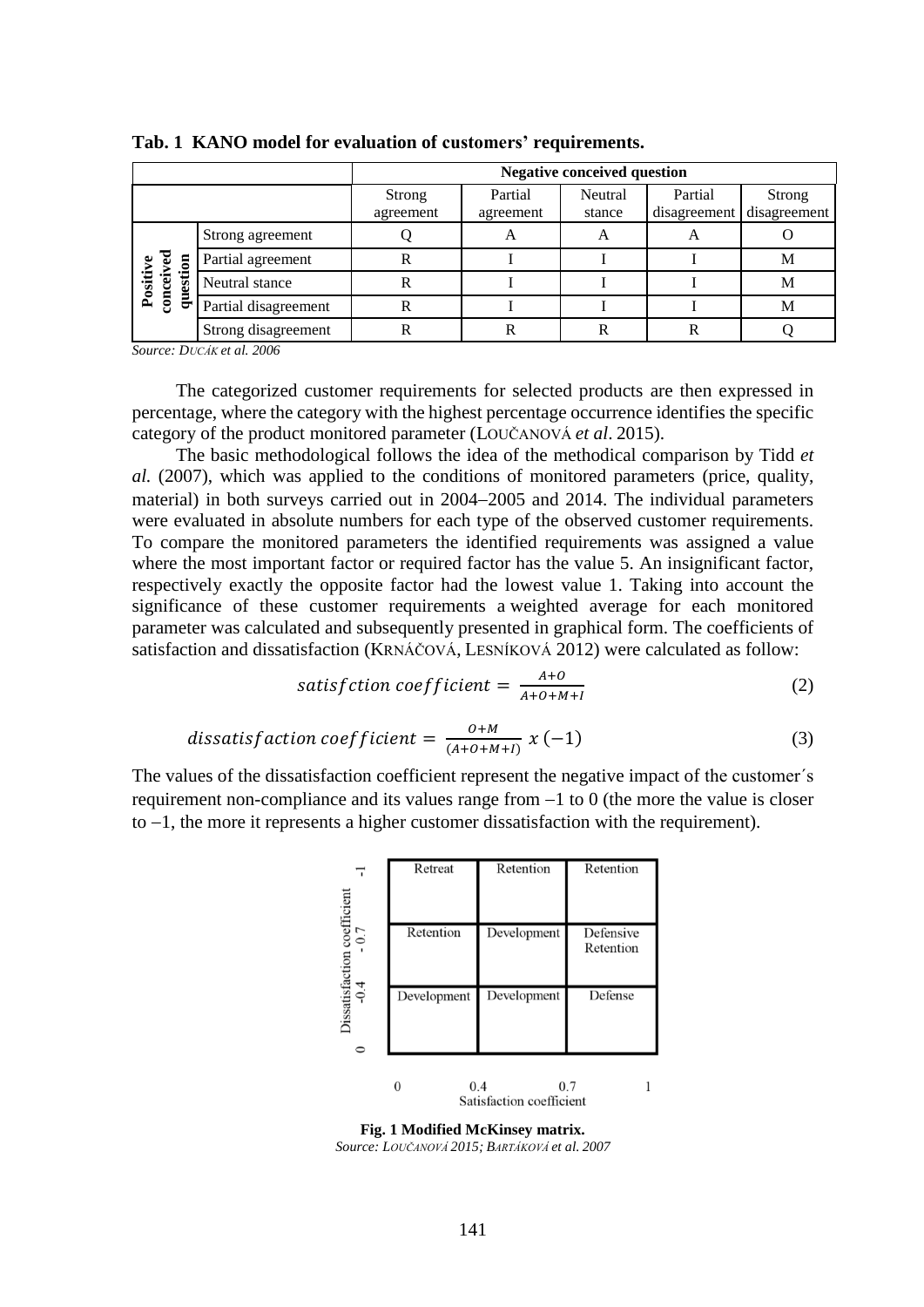The satisfaction coefficient represents the influence of requirements on customer in the range from 0 to 1 (the more the value is closer to 1, the more it represents a higher customer satisfaction with the requirement)

The calculated values of given coefficients are then drawn in the McKinsey portfolio matrix which is divided into nine fields (LOUČANOVÁ 2015).

Based on the requirements location in the modified requirements matrix it is subsequently decided on the strategy placement.

In order to generalize variables and identify dependencies among them a correlation matrix was calculated using the Statistica program. The degree of dependence among variables is determined by correlation analysis. The interpretation of the correlation coefficient is described by CHRÁSKA (2000). A dependency among different variables represents a weak dependence within a limit from 0 to 0.4, medium dependency from 0.4 to 0.7, high dependency from 0.7 to 0.9 and a very high dependency in the interval from 0.9 to 1. While the positive correlation coefficient indicates a positive dependence (where the variable growth causes the growth of dependent variable) and a negative value indicates a negative dependency.

# **RESULTS AND DISCUSSION**

Monitoring changes in consumers' requirements for wood products it terms of their consumer behavior in 10 years is based on a comparison of research results. The first survey was realized in 2004–2005 and the second one after 10 years in 2014. The results of these surveys are presented in Table 2. The results comparison points out several differences. In the first survey the price and quality represent the most important factor and the material is a medium important factor. However, in the second survey carried out after 10 years, the customer preferences have changed, especially in the parameter of price, which would be attractive for customers if it meets their requirements and leads to an increase in their satisfaction exponentially, but it is no longer considered to be the most important requirements. Material is also a factor of medium importance and is in a linear relationship with satisfaction if it fulfils customer ideas related to the material. It follows that the more the material meets their requirements, the more the customers are satisfied. Very similar reactions of customers can be identified in the field of quality of wood products. At the present, the better quality, the better satisfaction of customers, however, the quality in no longer the most important factor compared to 2004.

| 2004-2005                 | 2014  |          |                |                       |       |          |         |
|---------------------------|-------|----------|----------------|-----------------------|-------|----------|---------|
| Requirements              | Price | Material | <b>Duality</b> | Requirements          | Price | Material | Quality |
| Attach any importance     |       | 16.      |                | Reverse               | 27    | 26       |         |
| Less significant factor   | 33    | 46       | 11             | Indifferent           | 72    | 59       | 22      |
| A very important factor   | 171   | 192      | 58             | Attractive            | 47    | 21       | 68      |
| Medium important factor   | 225   | 293      |                | 249   One-dimensional | 39    | 93       | 94      |
| The most important factor | 259   | 149      |                | $373$ Must be         | 28    | 26       | 41      |
|                           |       |          |                | Questionable          | 27    |          | 10      |

| Tab. 2 Results of surveys of customers' requirements for wood products. |  |  |  |  |  |  |  |
|-------------------------------------------------------------------------|--|--|--|--|--|--|--|
|-------------------------------------------------------------------------|--|--|--|--|--|--|--|

The given differences may be misleading because of using different survey methodologies. The first survey does not reflect the psychologically relevant customer requirements compared to the second survey. Therefore, to obtain comparable results it is necessary to determine the weighted values of survey results and to calculate arithmetic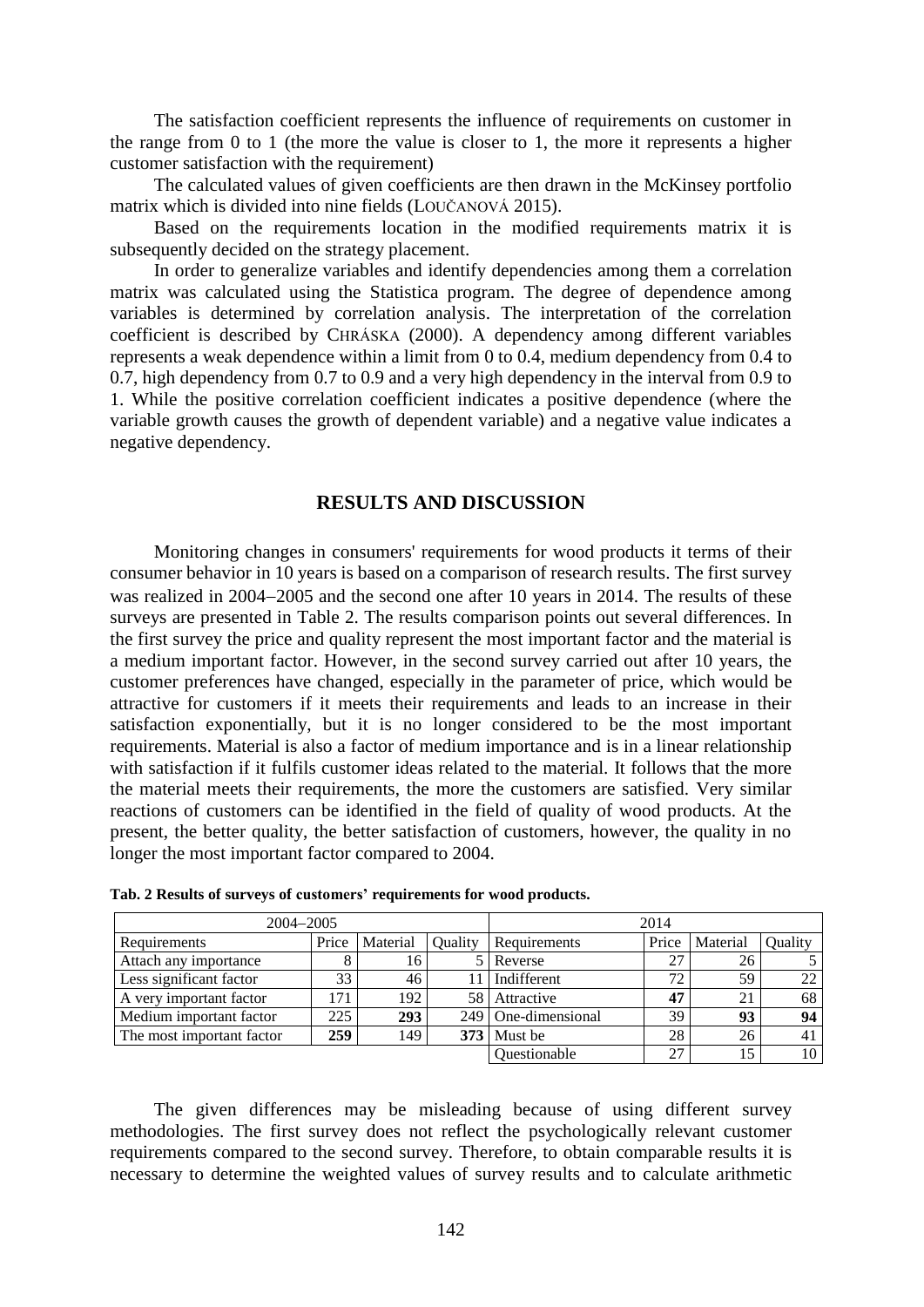average as well as the coefficients of customer satisfaction and dissatisfaction with wood products and with observed selected parameters (Table 3).

| 2004-2005                   |                |            |            |            |  |  |
|-----------------------------|----------------|------------|------------|------------|--|--|
| Answers                     | Value          | Price      | Material   | Quality    |  |  |
| Attach any importance       |                | 8          | 16         | 5          |  |  |
| Less significant factor     | $\overline{c}$ | 66         | 92         | 22         |  |  |
| A very important factor     | 3              | 513        | 576        | 174        |  |  |
| Medium important factor     | 4              | 900        | 1172       | 996        |  |  |
| The most important factor   | 5              | 1295       | 745        | 1865       |  |  |
| Weighted average            |                | 3,997126   | 3,737069   | 4,399425   |  |  |
| Satisfaction coefficient    |                | 0,509373   | 0,676209   | 0,382728   |  |  |
| Dissatisfaction coefficient |                | $-0,79128$ | $-0,74159$ | $-0,93588$ |  |  |
|                             | 2014           |            |            |            |  |  |
| Answers                     | Value          | Price      | Material   | Quality    |  |  |
| Reverse                     |                | 27         | 26         | 5          |  |  |
| Indifferent                 | 2              | 144        | 118        | 44         |  |  |
| Attractive                  | 3              | 141        | 63         | 204        |  |  |
| One-dimensional             | 4              | 156        | 372        | 376        |  |  |
| Must be                     | 5              | 140        | 130        | 205        |  |  |
| Weighted average            |                | 2,85446    | 3,151111   | 3,626087   |  |  |
| Satisfaction coefficient    |                | 0,511188   | 0,636896   | 0,699638   |  |  |
| Dissatisfaction coefficient |                | $-0,50947$ | $-0,73499$ | $-0,70084$ |  |  |

**Tab. 3 Calculated values of customers satisfaction parameters.**

After calculating the data it can be seen that the values of customer requirement for wood products have not changed remarkably. By comparison of weighted averages in monitored periods, we can see only slight differences in the customers' requirements for wood products (Figure 1). As the figure shows the customers decrease their requirements for wood products. The price is no longer the most significant factor. On the other hand, the customers are still interested in the quality of products. The material is in the same position within the evaluation of monitored parameters.



**Fig. 1 Comparison of monitored parameters from the point of view of changes to required parameters of wood products.**

To understand the changes in customer preferences for wood products in the period from 2004 to 2014, we calculated the dissatisfaction coefficient, which represents the negative influence of non-compliance with the customer requirements and satisfaction coefficient representing the influence of requirements on customer satisfaction. The values of these parameters are presented in the modified McKinsey portfolio matrix and point to psychological changes in the perception of monitored parameters in monitored periods (Figure 2).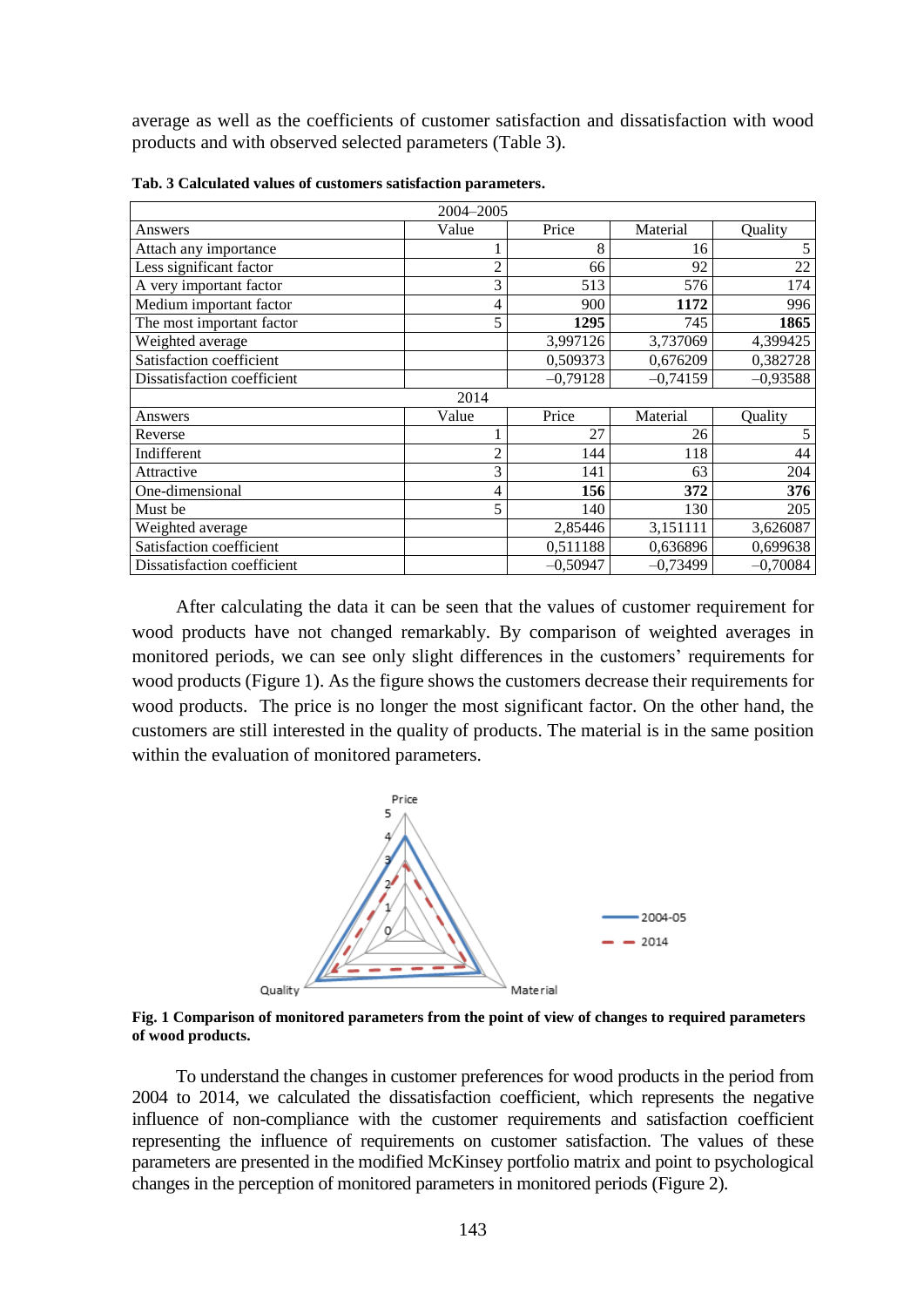

**Fig. 2 Modified McKinsey matrix of customers' satisfaction and dissatisfaction with the observed parameters of wood products.**

To generalize the monitored wood product parameters a correlation matrix was calculated. It refers to the relationship among monitored variables (Table 4).

| *Designation correlations are significant at the level $p < 0.05000$ |                         |            |             |              |             |                       |  |  |
|----------------------------------------------------------------------|-------------------------|------------|-------------|--------------|-------------|-----------------------|--|--|
| Variables                                                            | Material <sup>'04</sup> | Quality'04 | Price '04   | Material '14 | Quality '14 | Price <sup>'</sup> 14 |  |  |
| Material <sup>'04</sup>                                              |                         | $0.50821*$ | $-0.01498$  | 0.08929      | 0.03105     | 0.03097               |  |  |
| Quality '04                                                          | $0.50821*$              |            | $-0.04033$  | $-0.00627$   | $-0.10187$  | $-0.02574$            |  |  |
| Price '04                                                            | $-0.01498$              | $-0.04033$ |             | $-0.0855$    | $-0.06698$  | $-0.16234*$           |  |  |
| Material '14                                                         | 0.08929                 | $-0.00627$ | $-0.0855$   |              | $0.51095*$  | $0.43877*$            |  |  |
| Quality '14                                                          | 0.03105                 | $-0.10187$ | $-0.06698$  | $0.51095*$   |             | $0.26087*$            |  |  |
| Price <sup>'</sup> 14                                                | 0.03097                 | $-0.02574$ | $-0.16234*$ | $0.43877*$   | $0.26087*$  |                       |  |  |

#### **Tab. 4 Correlation matrix.**

Price factor value in 2004 had a satisfaction coefficient 0.509373, which in 2014 increased to 0.511188, that does not present a significant difference. However, there was a significant difference in a dissatisfaction coefficient (by 0.28181 in absolute value), so the price in the compared period moved into the middle quadrant in terms of dissatisfaction. This means that the customers are less dissatisfied with the price of wood products compared to previous time and the price is not so decisive factor, although it still has an important position in customer satisfaction in terms of value of satisfaction coefficient that has not changed in monitored periods.

This fact is indicated by a negative correlation coefficient  $(-0.16234)$ , where a weak negative dependence between prices in years 2004 (0.50821) and 2014 (0.51095) suggests that price is not the decisive factor when buying wood products. This brings new opportunities for traders in terms of the pricing policy development towards the customers and possibility for the usage of new innovative tools of pricing policy connected with marketing tools and communication mix.

The material in the given period has not significantly changed, neither in terms of customers' satisfaction (0.0393131) nor from the perspective of dissatisfaction (0.0066). Statistical evaluation of the dependence degree with monitored variables stayed also almost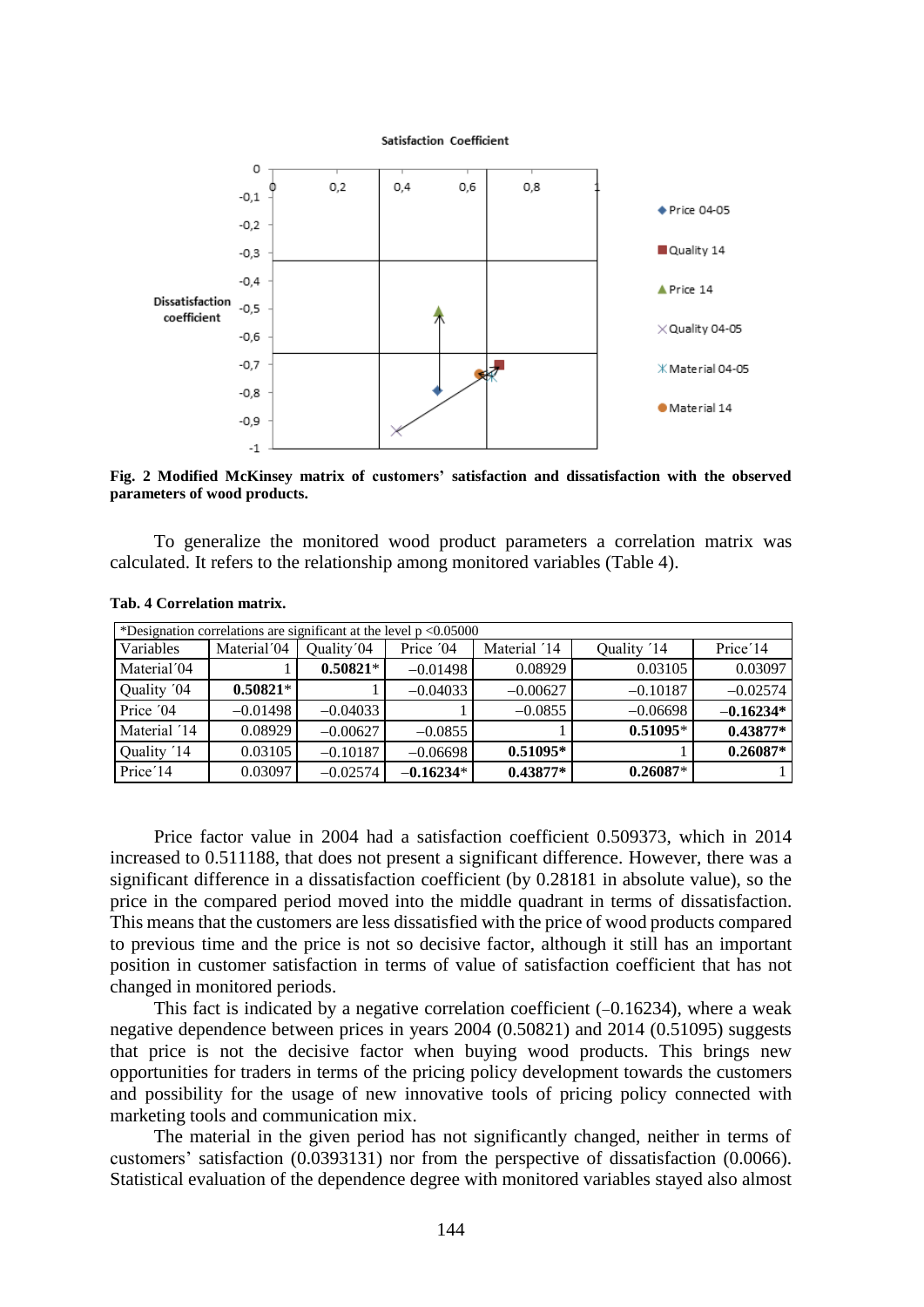unchanged; the dependence between the material and quality was confirmed in both years - 2004 and 2014. The strategies choice is on the border between development and defensive strategy. This fact signifies substitution materials development, influenced by a considerable degree of innovative outputs, new materials and technologies introduction that can compete against wood (ŠUPÍN, PALUŠ 1999). It also highlights the need to adopt a defensive strategy to maintain the standards that the customers prefer material itself most of all on wood products. It represents a competitive advantage over substitute materials (LOUČANOVÁ *et al*. 2015).

The last monitored parameter – quality recorded the most significant shift in consumer behavior during the monitored period. This change in customer satisfaction is more than 80% (by 0.31691) and dissatisfaction by 25 % (by 0.23504) in positive way. That means that satisfaction increases and dissatisfaction decreases. Using results of correlation matrix, this fact is reflected in a weak dependence between the quality and the price in 2014 (0.26087) and medium dependence between the quality and the material in both monitored periods. It shows the similar effect as with the material and in terms of the strategy the wood industry should focus on the maintenance strategy to maintain and keep qualitative standards or to improve them. Differences in results may be partially caused by various sample ranges ( $n =$ 696, 240), however this was not proved in this study.

The results of this paper show growing differences in consumer behavior of customers of wood products in time. They mainly focus on quality, which represents their greatest satisfaction but also the greatest dissatisfaction in case their requirements are not met. Closely related are changes in the parameter of material that recorded minimal changes in consumer behavior. This may be caused by wood material itself, which is preferred to substitute materials (PALUŠ *et al*. 2012). Price is no longer an important parameter in consumer behavior of customers compared to the previous period. Results also confirm the focus of consumers on quality, as it was confirmed by e.g. RAMETSTEINER *et al*. (2007), who presents similar attitudes of consumers towards the listed categories of wood products and describes the differences in preferred characteristics such as design and quality. It also points to the wood competitiveness as a material regarding its features. Wood is a resource that Slovakia disposes, and it also represents renewable wealth that follows the tradition of wood processing industry. In cooperation with forestry it creates a complex of traditional industry in Slovakia (PAROBEK *et al*. 2014).

### **CONCLUSION**

This paper was aimed at the monitoring and comparing the changes in chosen consumer requirements for wood products in 2004 and in 2014. Based on the comparison of observed consumers' behavior requirements obtained through a questionnaire survey, a Kano model pointing out significant changes in consumers' requirements regarding the price and quality was constructed. To build the model, a rate of satisfaction and dissatisfaction of customers with predefined wood products parameters was determined. At the present, price is no longer the most significant factor because the rate of dissatisfaction of consumers with the price of wood products significantly decreased by 35 % while maintaining a similar level of satisfaction. The product quality satisfaction increased by 80 %. It is followed by a decrease in dissatisfaction by 25%. The customers have not changed their consumption behavior towards wood as a material. Therefore it can be concluded that the most important wood products parameters influencing consumers' behavior are mainly the quality and the material. The material (wood and its quality) presents the element of differentiation towards substitute products. The price is no longer the essential customers' requirement as it used to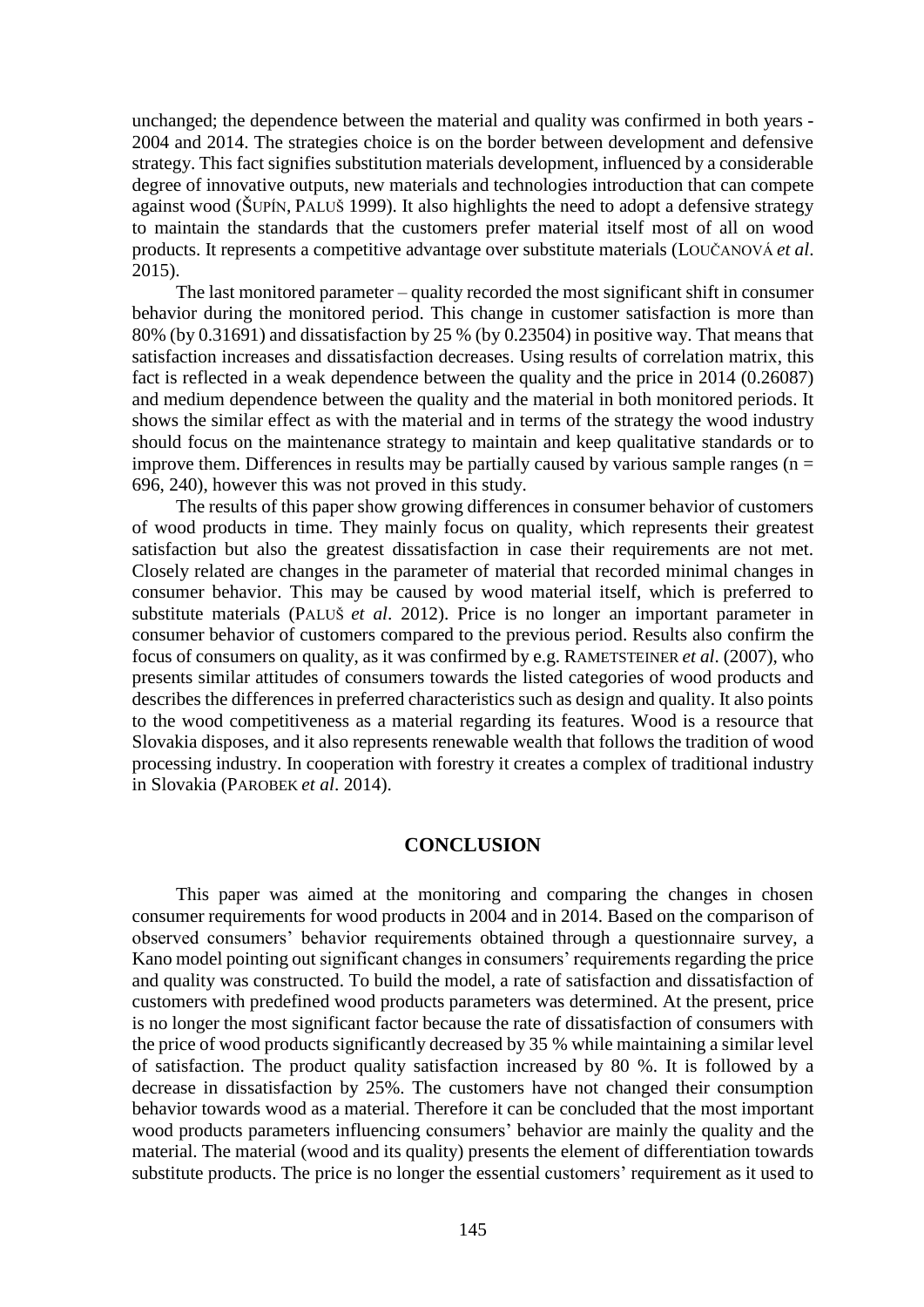be as dissatisfaction with price of wood products has significantly decreased in time and satisfaction is preserved. Regarding the strategy for wood products it is suitable to maintain the position and implement innovative strategic business models that emphasize wood as a material and its quality compared to substitute materials.

# **References**

ANDERSON, R. C., HANSEN, ERIC. N. 2004. The impact of environmental certification on preferences for wood furniture: A conjoint analysis approach. Forest Products Journal, 54(3): 42–50.

BARTÁKOVÁ, G. A KOL. 2007. Marketing manažment II – ako v súčasnom trhovom prostredí postupovať. Bratislava: 228 s.r.o. ISBN 978-80-969856-1-6.

D[ARNALL](http://apps.webofknowledge.com/OneClickSearch.do?product=UA&search_mode=OneClickSearch&SID=W2lONdGCJHkntUYPCfA&field=AU&value=Darnall,%20N&ut=4093356&pos=%7B2%7D&excludeEventConfig=ExcludeIfFromFullRecPage), N, A[RAGON](http://apps.webofknowledge.com/OneClickSearch.do?product=UA&search_mode=OneClickSearch&SID=W2lONdGCJHkntUYPCfA&field=AU&value=Aragon-Correa,%20JA&ut=606284&pos=%7B2%7D&excludeEventConfig=ExcludeIfFromFullRecPage)-CORREA, JA. 2014. Can Ecolabels Influence Firms' Sustainability Strategy and Stakeholder Behavior? Organization & Environment,  $27(4)$ : 319–327. ISSN 1086-0266.

DUCÁR, S., NAŠČÁKOVÁ,J. MALÁK, M. 2006. Návrh systému merania spokojnosti zákazníkov Kano modelom. In Transfer inovácií 9/2006. s. 137–139. ISBN 80-7093-6.

FU, T. 2015. Market Research and Development under the Network Environment In Proceedings of the 2015 International Conference on Social Science and Technology Education, 18, p. 229–231.

CHRÁSKA, M. 2000. Základy výzkumu v pedagogice. Olomouc : VUP. 257 s. ISBN 80-7067-798-8. JEYRAJ, K. L. *et al*. 2014. Customer Needs and Customer Satisfaction Analysis in a Textile Dyeing Process: A Case Study. Clouthing and Textiles Research Journal, 32(4): 282–295.

JI, P., JIN, J., WANG, T. ET AL. 2014. [Quantification and integration of Kano's model into QFD for](https://apps.webofknowledge.com/full_record.do?product=UA&search_mode=GeneralSearch&qid=3&SID=P2lg9g7FXNczqV6XZBf&page=1&doc=6)  [optimising product design. I](https://apps.webofknowledge.com/full_record.do?product=UA&search_mode=GeneralSearch&qid=3&SID=P2lg9g7FXNczqV6XZBf&page=1&doc=6)nternational Journal of Production Research,  $52(21)$ : 6335–6348.

K[ANO](http://en.wikipedia.org/wiki/Noriaki_Kano), N. *et al*. 1984. [Attractive quality and must-be quality.](http://ci.nii.ac.jp/Detail/detail.do?LOCALID=ART0003570680&lang=en) Journal of the Japanese Society for Quality Control, 14(2): 39–48.

KRNÁČOVÁ, P., LESNÍKOVÁ, P. 2012. Kano model spokojnosti zákazníka v neziskovom sektore. In Vedecké state Obchodnej fakulty 2012. ISBN 987-80-225-3452-9. s. 368-382.

KULČÁKOVÁ, M., RICHTEROVÁ, K. 1997. Spotrebiteľ na trhu. Bratislava : Vydavateľstvo Sprint. 182 s. ISBN 80-88848-19-9.

LOUČANOVÁ, E., KALAMÁROVÁ, M., PAROBEK, J. 2015. Konkurencieschopnosť produktov dreva z pohľadu použitého materiálu. Acta Facultatis Xylologiae Zvolen, 57(2): 155–163.

LOUČANOVÁ, E. 2015. Návrh metodiky nástrojov pre efektívne riadenie inovácií na základe požiadaviek zákazníkov. In Posterus.sk : portál pre odborné publikovanie. 8(4).

LOUNDON, D.L., DELLA BITTA, A.J. 1993. Consumer behavior. Concepts and applications. 4th ed. New York : Mc Graw Hill.

LUO, XM. 2010. Product competitiveness [and beating analyst earnings target.](http://search.proquest.com/docview/347405087/D8D96219332C4441PQ/2?accountid=49283) Academy of Marketing Science Journal, 38(3): 253-264.

MANUEL, A., L[EONHART](http://apps.webofknowledge.com/OneClickSearch.do?product=UA&search_mode=OneClickSearch&excludeEventConfig=ExcludeIfFromFullRecPage&SID=W2lONdGCJHkntUYPCfA&field=AU&value=Leonhart,%20R),R. 2015. Consumers' perceptions and preference profiles for wood surfaces tested with pairwise comparison in Germany. Annals of Forest Science, 72/6: 741–751.

OLŠIAKOVÁ, M., KUSÁ, A. 2008. Vyhodnotenie vplyvu vybraných nástrojov marketingového mixu na správanie sa spotrebiteľov pri kúpe nábytku. Vedecké štúdie. Zvolen : Technická univerzita vo Zvolene, 84 s. ISBN 978-80-228-1943-5.

OLŠIAKOVÁ, M. 2006. Výskum vplyvu vybraných nástrojov marketingového mixu na správanie sa spotrebiteľa pri výbere nábytku. In Marketing a obchod 2006 : Trvalo udržateľný rozvoj – predpoklad hospodárskeho rastu. Zvolen : Národné lesnícke centrum. s. 179-184. ISBN 80-8093- 009-0.

PALUŠ, H., MAŤOVÁ, H., KAPUTA, V. 2012. Consumer preferences for joinery products and furniture in Slovakia and Poland. Acta Facultatis Xylologiae Zvolen, 54(2): 123–132.

PAROBEK, J., PALUŠ, H., KAPUTA, V. ŠUPÍN, M. 2014. Analysis of wood flows in Slovakia. BioResources, 9(4): 6453-6462.

RAMETSTEINER, E., OBERWIMMER, R., GSCHWANDTL, I. 2007. Europeans and wood: What do Europeans think about wood and its uses? A review of consumer and business surveys in Europe. [online]. Warsaw: Ministerial Conference on the Protection of Forests in Europe, Liaison Unit